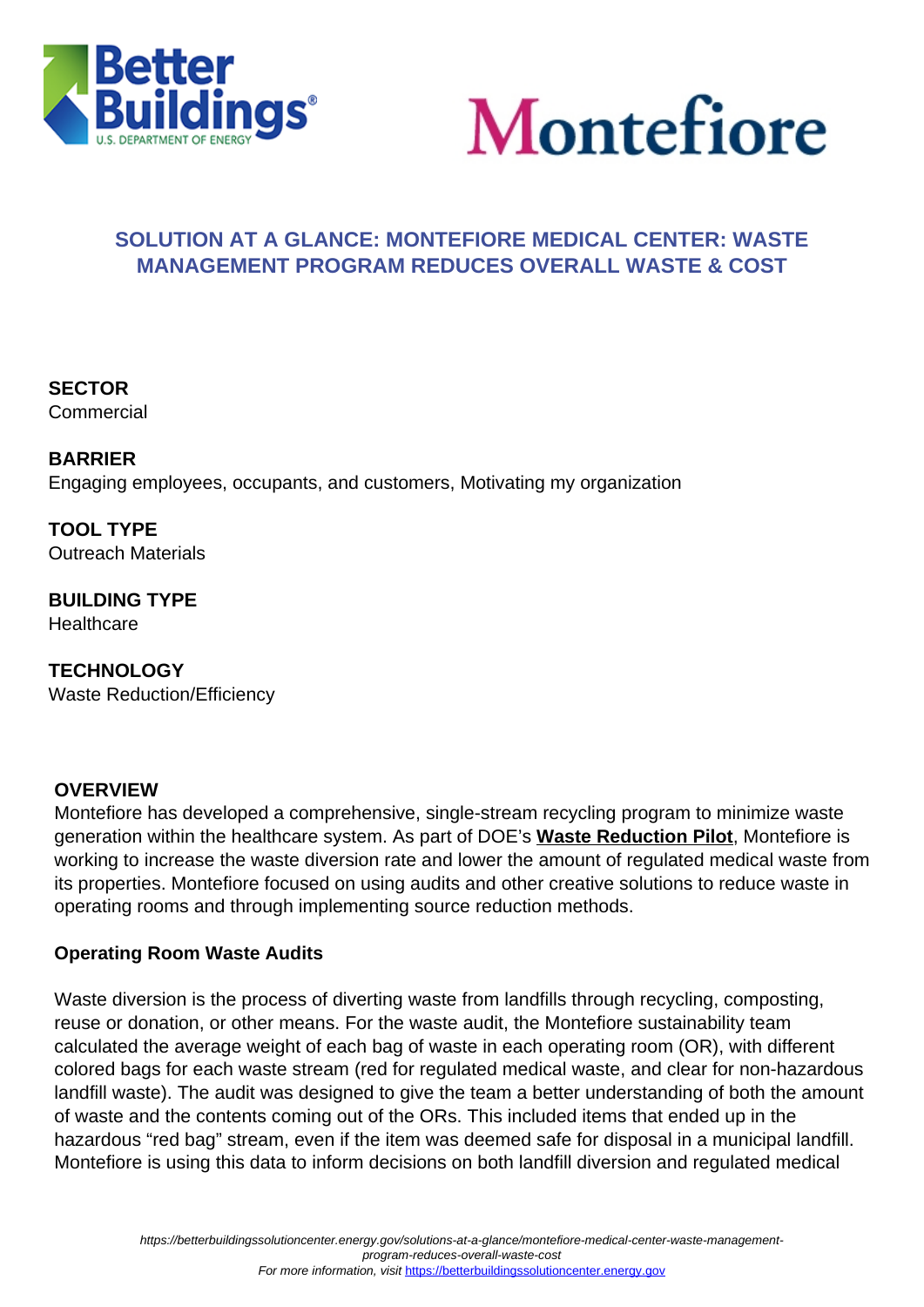waste reduction. "Red bag" waste is much more expensive to dispose of and has a higher environmental impact since it is required to be incinerated. The sustainability team has already seen an 11% reduction in "red bag" tonnage in one year by removing extraneous hazardous waste bins and right-sizing them to encourage proper usage of municipal landfill bins when appropriate.

### **Source Reduction Methods**

The sustainability department also made a change to instrument deliveries to reduce waste at the source, requesting delivery in the instrument case instead of additional cardboard boxes. Creative solutions have also been utilized in the operating room, where medical staff review procedure kits to see what is necessary in the OR for the procedure and only setting out those tools. This prevents unneeded instruments from being opened in the OR and thrown away regardless of if they were used or not.

For Montefiore, medical equipment and supplies are distributed to their various campuses from a centralized warehouse, allowing for more control and management of the recycling program from one location. Montefiore's recycling program captures paper, cardboard, plastic, aluminum, and glass throughout the health system.

In one year, several partnerships with third-party providers allowed Montefiore to recycle:

- 100% of paper containing sensitive health information.
- Thousands of pounds of electronic waste at all Montefiore hospitals and Albert Einstein College of Medicine.
- Nearly 6 tons of single-use devices through a process called [single-use device \(SUD\)](https://www.law.uh.edu/healthlaw/perspectives/Food/991221Singleuse.html#:~:text=If%20original%20equipment%20manufacturers%20want,facilities%20are%20not%20similarly%20regulated.) [reprocessing.](https://www.law.uh.edu/healthlaw/perspectives/Food/991221Singleuse.html#:~:text=If%20original%20equipment%20manufacturers%20want,facilities%20are%20not%20similarly%20regulated.)
- Nearly 4 tons of batteries.
- Ink and toner cartridges.

Montefiore uses other methods of source reduction to reduce the quantity and toxicity of chemicals used within medical campuses. This includes analyzing the use of new equipment, ensuring that they use concentrated chemicals most effectively, and purchasing more environmentally friendly goods that have been certified by an accredited organization. Montefiore continually trains Environmental Services workers on the proper use and disposal of chemicals or hazardous products to reduce hazards (including a toxic indoor environment and waste) associated with the overuse of such chemicals and products.

## **Tracking Progress**

For Montefiore, a deeper dive into the data showed how the most common method of tracking, waste diversion, could misrepresent positive efforts towards overall waste reduction/avoidance. The waste diversion method is simple and is most accurate when total waste stays largely constant and the percentage of each stream (compost, recycling, landfill, etc.) shows progress. Since Montefiore's efforts largely revolve around waste reduction and avoidance, diversion rate was deemed an inaccurate figure for tracking progress (see Figure 1 for an example).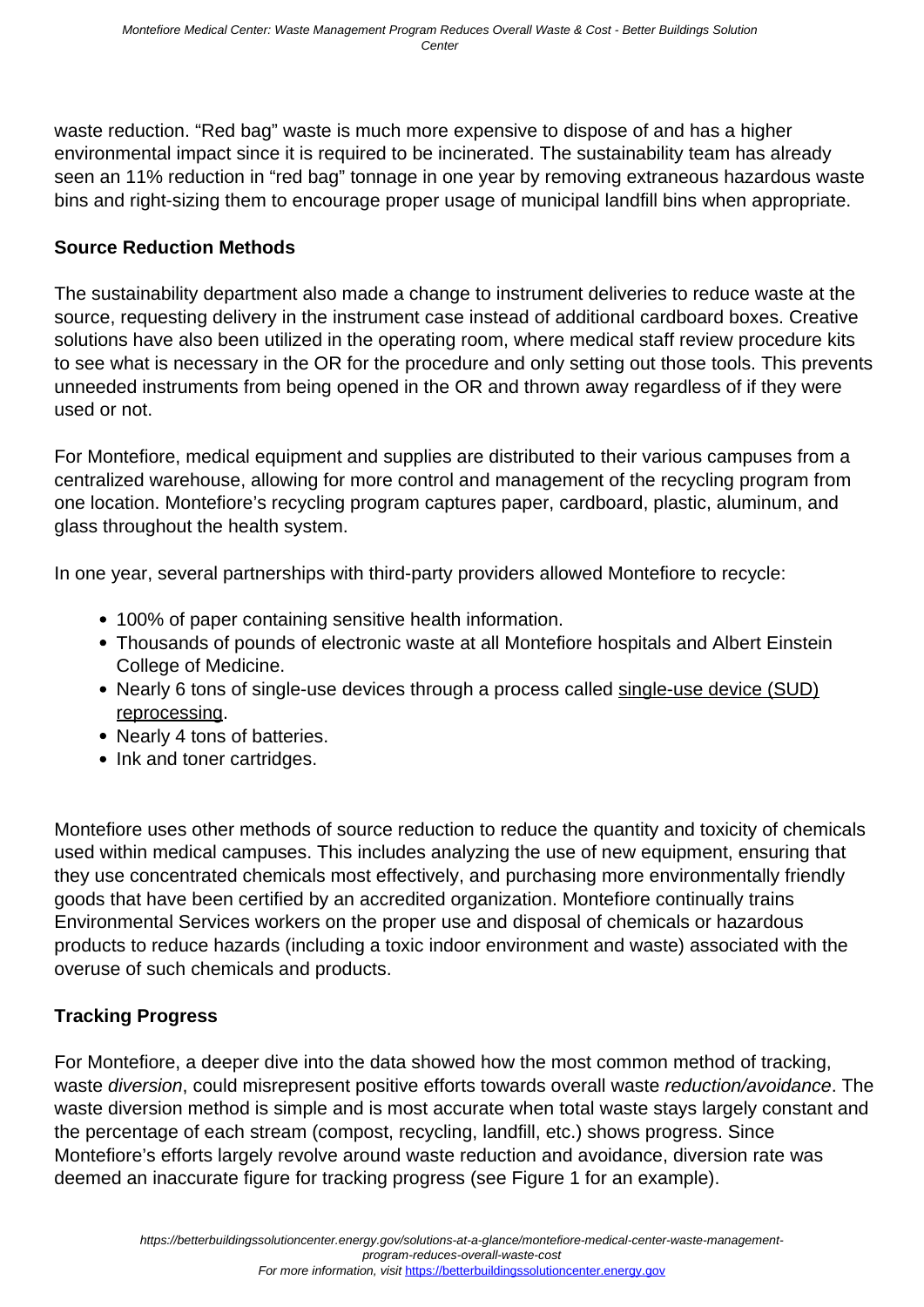

Figure 1: Adapted from the City of Kirkland, WA

The waste diversion method did not accurately capture Montefiore's progress since their total waste generated decreased with the addition of source reduction/waste avoidance efforts. Montefiore is helping to shed light and prompt more discussions about how waste reduction and diversion are tracked across the industry to paint an accurate picture of progress.